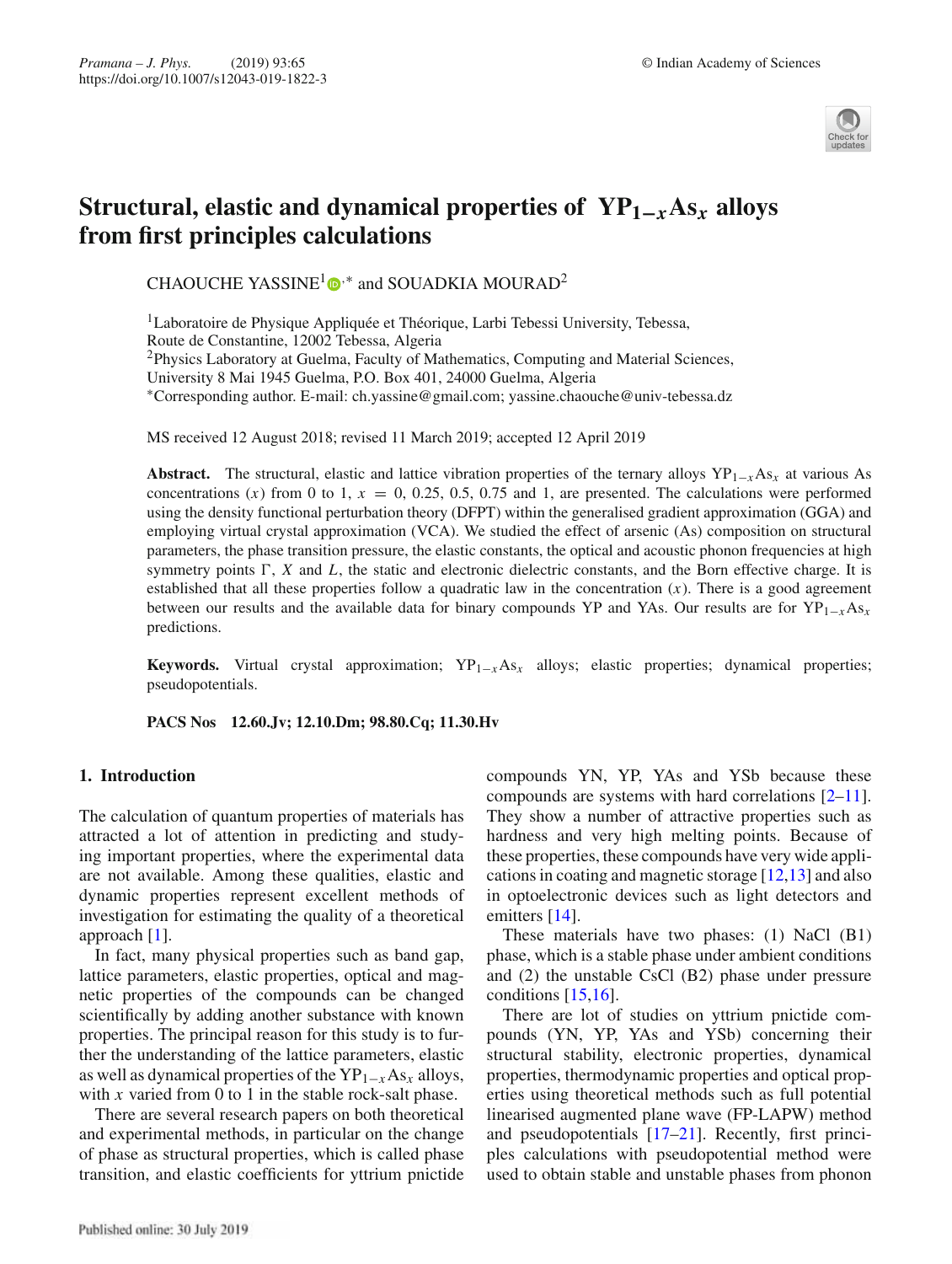spectrum and thermodynamic properties of yttrium pnictide compounds [15]. However, there is no study, to the best of our knowledge, on the ternary YP1−*x*As*<sup>x</sup>* alloys using the first principles calculations.

In this work we focus on the effect of the addition of As on the lattice parameter  $(a_0)$ , bulk modulus  $(B)$ , elastic constants  $(C_{11}, C_{12}, C_{44})$ , phonon frequencies at high symmetry points  $\Gamma$ , *X* and *L*, the Born effective charge ( $Z^*$ ), and the static  $\varepsilon(0)$  and electronic  $\varepsilon(\infty)$ dielectric constants. The calculations are performed using the plane-wave pseudopotentials method within the density functional theory and linear response technique using the virtual crystal approximation (VCA).

This paper is organised as follows: the description of the detailed calculations is given in the next section, the discussion of the results obtained by pseudopotentials method are given in the penultimate section and in the end, the conclusions are given.

## **2. Details of the calculations**

In this study, our calculations are carried out using the pseudopotentials and plane-wave method (PP-PW) and VCA to obtain structural, elastic and lattice dynamics properties of  $YP_{1-x}As_x$  alloys as a function of the composition  $(x)$  in the rock-salt phase. The calculations were performed using the ABINIT package [22–25] in the density functional perturbation theory (DFPT) using the generalised gradient approximation of Perdew– Burke–Ernzerhof (GGA-PBE) parametrisation for the exchange-correlation potential [26]. In the literature, the pseudopotentials of Troullier and Martins type, generated by FHI (Fritz-Haber-Institut) code (GGA-FHI), agree very well with the results of the transition compounds, as used here for yttrium compounds. These pseudopotentials are used for describing the interaction between the valence electrons and the nuclei and core electrons [27–29]. To agree a very well convergence, we have performed convergence tests that proved the choice of the inputs:  $4 \times 4 \times 4$  face centred cubic (FCC) grid, equivalent to  $8 \times 8 \times 8$  Monkhorst Pack [23,30] mesh of *k* points for the Brillouin zone and the plane wave energy cut-off to expand the wave function is set to be 80 Hartree to obtain a total energy accuracy that is better than  $10^{-5}$  Hartree.

The method of Hamann *et al* [31] in the framework of perturbation theory based on ABINIT code is used to compute the elastic constants. Using this method, one can also compute the elastic response of the system with respect to the strain perturbation and obtain the second derivatives of the total energy with respect to all perturbations. On the other hand, by using DFPT [32–36], we determined the phonon frequencies at high symmetry points, the Born effective charges and dielectric constants. To treat the disordered ternary alloys, we applied the VCA [37]. The retention of a crystal with primitive periodicity is allowed. Within the first principles VCA format, we produced the pseudopotentials of the alloy which is composed of virtual atomic potentials, averaging those of the atoms in the parent compounds. As shown in relation (1), to build the virtual pseudopotentials of the  $(P_{1-x}As_x)$  atom we combined both pseudopotentials of P and As:

$$
V_{\text{VCA}}^{\text{PS}}[x] = x V_{\text{As}}^{\text{PS}} + (1 - x) V_{\text{P}}^{\text{PS}}.
$$
 (1)

## **3. Results**

# 3.1 *Structural parameters and phase transition pressure*

The yttrium pnictide alloys YP1−*x*As*<sup>x</sup>* have been investigated in NaCl phase to show the effect of As concentration on the structural properties, lattice parameters and bulk modulus, and to compare with Vegard law and linear composition dependence (LCD) [38,39]. Initially, the stability lattice coefficients have been determined via minimising the total energy, which were in accordance with the different values of the lattice constants. Secondly, by using the Murnaghans [40] equation of states (EOS), we could fit the calculated total energy to determine the lattice constant and bulk modulus by changing the concentration  $x$  of As in the ternary alloy at concentrations from 0 to 1 ( $x = 0, 0.25, 0.50, 0.75$ ) and 1). Under normal conditions, the binary compounds crystallise in the B1 phase, which have experimental lattice constants of:  $a = 5.652$  (A) [41] and  $a =$ 5.786 (Å) [42], respectively, for YP and YAs. In this work, at  $x = 0$ ,  $a = 5.659$  (Å) for YP and at  $x = 1$ ,  $a = 5.818$  (Å) for YAs. Hence, it shows a good agreement between our obtained results of equilibrium lattice and theoretical data by other computations and available experimental values, as shown in table 1 for  $x = 0$  to 1. However, for YP1−*x*As*<sup>x</sup>* alloys as a function of composition  $(x)$ , we have fitted the lattice constants with a quadratic relation, in general, of YP1−*x*As*<sup>x</sup>* :

$$
a_{\text{YP}_{1-x}\text{As}_x} = x a_{\text{YAs}} + (1-x) a_{\text{YP}} - bx (1-x), \qquad (2)
$$

where  $a_{YAs}$  and  $a_{YP}$  are the stability lattice parameters of the binary yttrium compounds YAs and YP, respectively.  $a_{\text{YP}_{1-x}\text{As}_x}$  is the lattice constant of the alloy and the quadratic expression *b* stands for the bowing parameter (represents the disordered parameter). Our values, obtained by using the GGA approximation, are listed in table 1 for  $YP_{1-x}As_x$  alloys with various compositions of *x* (0.25, 0.50, 0.75 and 1). An increase in lattice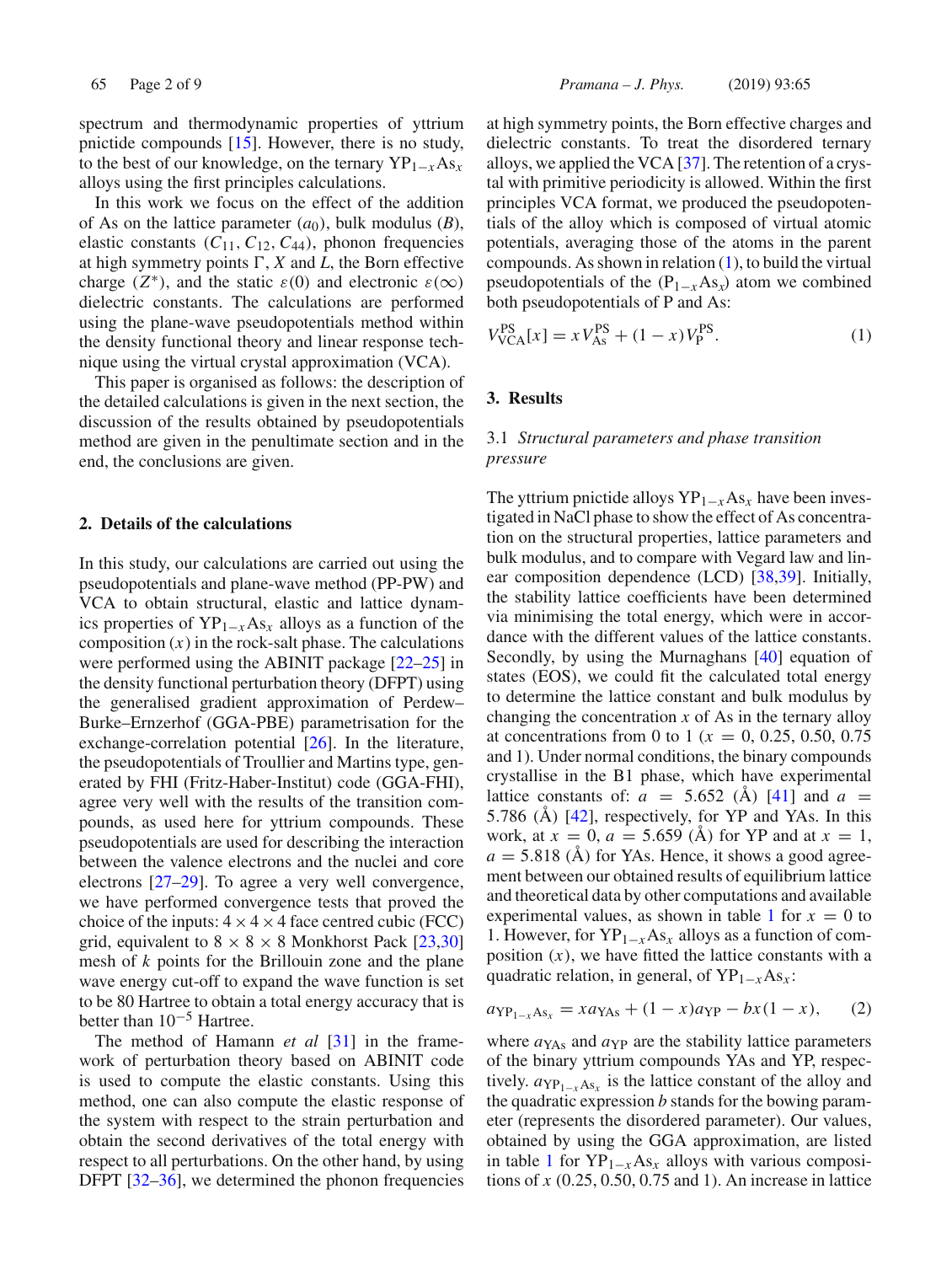| Alloys                                | Parameters     | This work | Others                                        | Expt.        |
|---------------------------------------|----------------|-----------|-----------------------------------------------|--------------|
| $(x = 0)$                             | a <sub>0</sub> | 5.659     | 5.659 [15], 5.673 [16], 5.683 [4], 5.6439 [3] | $5.652$ [41] |
| <b>YP</b>                             | B              | 81.250    | 79.99 [15], 86.285 [4], 87 [3]                |              |
|                                       | B'             | 3.500     | $3.64$ [15], $3.805$ [4], $3.68$ [3]          |              |
| $(x = 0.25)$                          | a <sub>0</sub> | 5.702     |                                               |              |
| YP <sub>0.75</sub> As <sub>0.25</sub> | B              | 78.461    |                                               |              |
|                                       | B'             | 3.851     |                                               |              |
| $(x = 0.50)$                          | a <sub>0</sub> | 5.742     |                                               |              |
| YP <sub>0.50</sub> As <sub>0.50</sub> | B              | 75.760    |                                               |              |
|                                       | B'             | 3.828     |                                               |              |
| $(x = 0.75)$                          | a <sub>0</sub> | 5.780     |                                               |              |
| YP <sub>0.25</sub> As <sub>0.75</sub> | B              | 73.125    |                                               |              |
|                                       | B'             | 3.742     |                                               |              |
| $(x = 1)$                             | a <sub>0</sub> | 5.818     | 5.818 [15], 5.835 [4], 5.7665 [3]             | 5.786 [42]   |
| YAs                                   | B              | 70.679    | 70.012 [15], 76.198 [4], 77 [3]               |              |
|                                       | B'             | 3.725     | $3.563$ [15], $3.821$ [4], $3.89$ [3]         |              |

**Table 1.** The computed lattice parameter  $a_0$  in Å, bulk modulus *B* in GPa and its pressure derivative *B'* of YP<sub>1−*x*</sub>As<sub>*x*</sub> alloys.



**Figure 1.** The lattice constant (solid circles) as a function of As concentration  $(x)$ . Solid line is the quadratic fit to our data and the dashed line represents Vegard's law.

constant as a function of the As concentration is shown in figure 1.

The deviation of the computed lattice parameter with the addition of an As atom is approximately linear, and it can show a minor difference from Vegard's law through a tiny growing bowing factor of  $-0.0136$  Å. This may be explained by the relatively weak mismatches that enter the lattice constants of its binary parents  $(a_0(\text{YP})-a_0(\text{YAs}) = 0.159 \text{ Å})$ . The lattice constant of YAs  $(x = 1)$  is higher than that of YP  $(x = 0)$ , whereas the bulk modulus value for YP is larger than that of YAs, showing an opposite relation between unit cell volume and bulk modulus.

Figure 2 plots the effect of As concentration on the bulk modulus for YP1−*x*As*<sup>x</sup>* alloys, compared to the values predicted via the LCD.



**Figure 2.** The bulk modulus (solid circles) as a function of As concentration  $(x)$ . Solid line is the quadratic fit to our data and the dashed line is the LCD prediction.

A significant variation from LCD with downward bowing is equal to 0.8691 GPa for  $YP_{1-x}As_x$  alloys. Another physical factor influences the relationship between As concentration and bulk modulus: with the increase in the increment of As concentration  $(x)$ , the bulk modulus decreases, thus the alloys usually become more compressible.

In general, the bulk modulus *B* is related to the variation in the volume of a material with a change in pressure (assuming constant temperature):  $B = -V dP/dV$ . If all dimensions of a cell are simultaneously decreased (increased) (as for the  $E(V)$  calculation), then this corresponds to putting positive (negative) external pressure on the cell. The pressure (at constant temperature) follows from the energy change according to  $P = - dE/dV$ . Therefore, for the bulk modulus, we find  $B=V d^2 E/dV^2$ .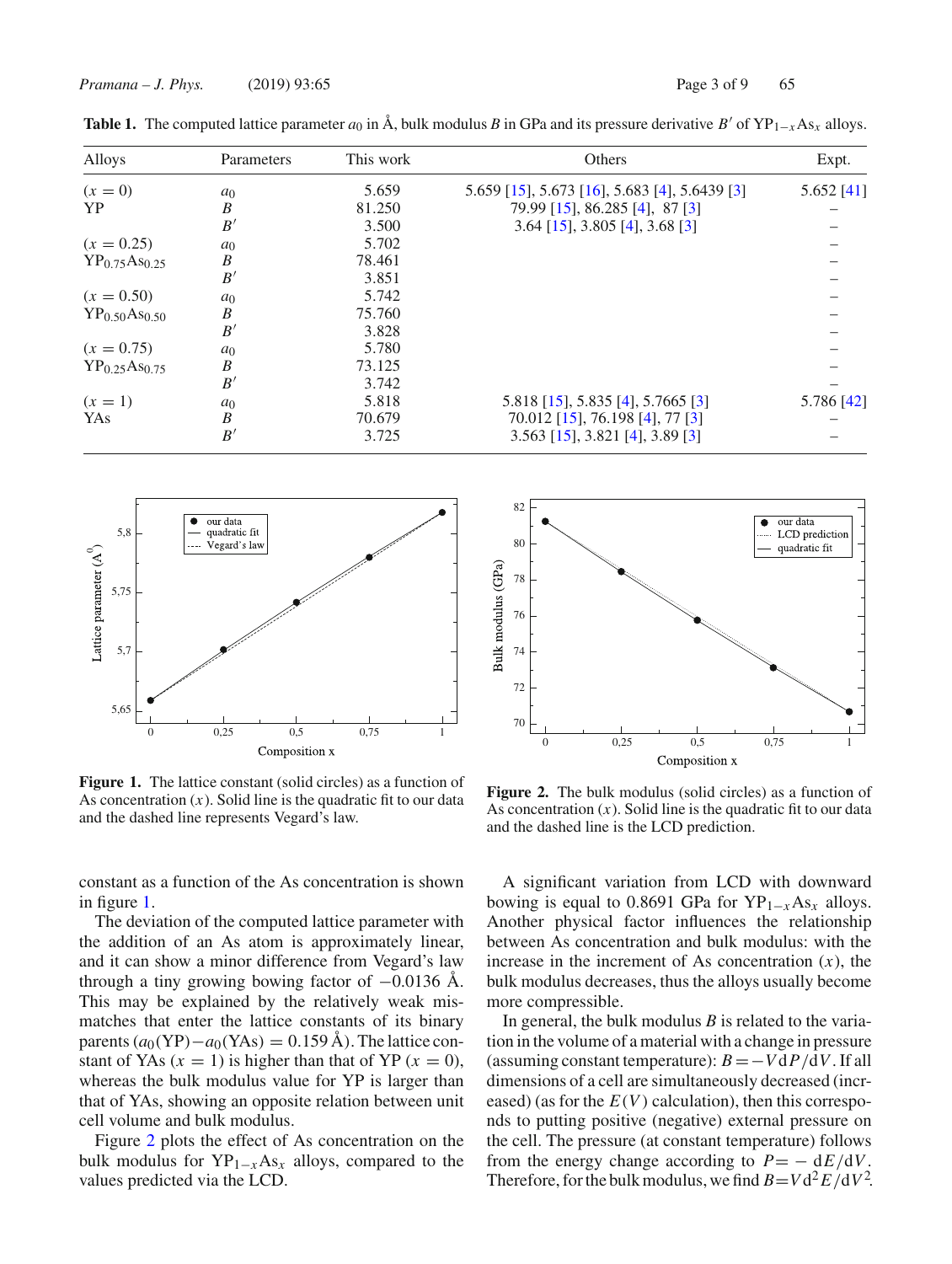| Alloys                                          | This work | Others                         | Expt. |
|-------------------------------------------------|-----------|--------------------------------|-------|
| $(x=0)$ YP                                      | 72.5      | 72.5 [15], 63.8 [3], 55.94 [4] |       |
| $(x = 0.25) \text{ YP}_{0.75} \text{As}_{0.25}$ | 72.77     |                                |       |
| $(x = 0.50) \text{ YP}_{0.50} \text{As}_{0.50}$ | 72.97     |                                |       |
| $(x = 0.75) \text{ YP}_{0.25} \text{As}_{0.75}$ | 73.89     |                                |       |
| $(x = 1)$ YAs                                   | 75        | 75 [15], 58.25 [3], 50.45 [4]  |       |

**Table 2.** The computed phase transition pressure Pt of  $YP_{1-x}As_x$  alloys in GPa.



**Figure 3.** The plot of phase transition pressure (solid circles) as a function of As concentration (*x*). Solid line is the quadratic fit to our data.

In normal conditions, the binary compounds of the yttrium (Y), YP and YAs, have two phases: one is the stable phase NaCl (B1) with the space group Fm3m (225). These compounds change their phase to an unstable phase CsCl (B2) with the space group Pm3m (221) under pressure. They modify from the six-fold coordinated NaCl phase to the eight-fold coordinated phase (B2). This structure transition is a first-order phase transition.

In order to determine the transition pressure at  $T =$ 0 K, the enthalpy,  $H = E_0 + PV$ , should be calculated. The stable structure at a given pressure is the structure for which the enthalpy has its lowest value. The transition pressures are obtained, at which the enthalpy of phase B1 is equal to that of phase B2. Table 2 presents the results of transition pressure of YP1−*x*As*<sup>x</sup>* alloys at different concentrations of As, from  $x = 0$  to 1 with other available theoretical data. The results of the transition phase are plotted in figure 3 and they show that the values of *Pt* increase with the increasing concentration of As from 0 to 1. From figure  $3$ , we observe that the transition pressure has a quadratic variation with composition *x*:

$$
Pt_{\text{YP}_{1-x}\text{As}_x} = xPt_{\text{YAs}} + (1-x)Pt_{\text{YP}} - b_{Pt}x(1-x). \tag{3}
$$

We define the phase transition (*Pt*) and the bowing factor  $(b_{Pt})$ . The value of  $b_{Pt}$  is 2.6541 GPa. For all concentrations of *x* in  $YP_{1-x}As_x$ , the B1 structure becomes unstable at a volume reduction  $V_{Pt}/V_0 = 0.66 \pm 0.012$ , where  $V_0$  is the equilibrium volume and  $V_{Pt}$  is the volume at the phase transition pressure.

## 3.2 *Elastic properties*

The elastic constants  $C_{ij}$  determine the response of the crystal to external forces. They are among the fundamental properties (that can be predicted from the first principles ground-state total energy) and are closely related to various fundamental solid-state phenomena [43]. The cubic crystal is usually defined via three independent elastic constants. The  $C_{11}$  tensor provides information concerning resistance in the direction of  $\langle 100 \rangle$ . The  $C_{44}$  tensor expresses resistance against shear deformation along the plane  $(100)$  in the  $[1 1 0]$  direction. The other elastic constant, namely  $C_{12}$ has no physical significance, except that if we do the arrangement of  $C_{12}$  with  $C_{11}$  and  $C_{44}$  it gives other information apropos the elastic behaviour of the compounds. However, we can also provide the mechanical stability conditions for cubic crystal by computing the elastic coefficients which satisfy the relations [44,45]:

$$
C_{11} - C_{12} > 0, \quad C_{11} > 0, \quad C_{44} > 0
$$
  
and 
$$
C_{11} + 2C_{12} > 0.
$$

In this study, the obtained values of  $C_{11}$  for yttrium alloys YP1−*x*As*<sup>x</sup>* are greater than their *C*<sup>12</sup> and *C*<sup>44</sup> values for each concentration of As. This high value of  $C_{11}$  is an indication that the compression resistance is more resistant than shear. By comparing the values of elastic constants of yttrium alloys YP1−*x*As*<sup>x</sup>* with respect to the As concentration  $(x)$ ,  $x = 0$ , 0.25, 0.50, 0.75 and 1, a decrease in the values of  $C_{11}$  and  $C_{44}$ is observed, indicating that  $YP_{1-x}As_x$  is less resistant to shear deformation with the increase of concentration  $(x)$ . The results obtained by the pseudopotentials method with VCA approximation show that they satisfy the mechanical stability criteria. The calculated elastic coefficients  $C_{11}$ ,  $C_{12}$  and  $C_{44}$  of  $YP_{1-x}As_x$  are given in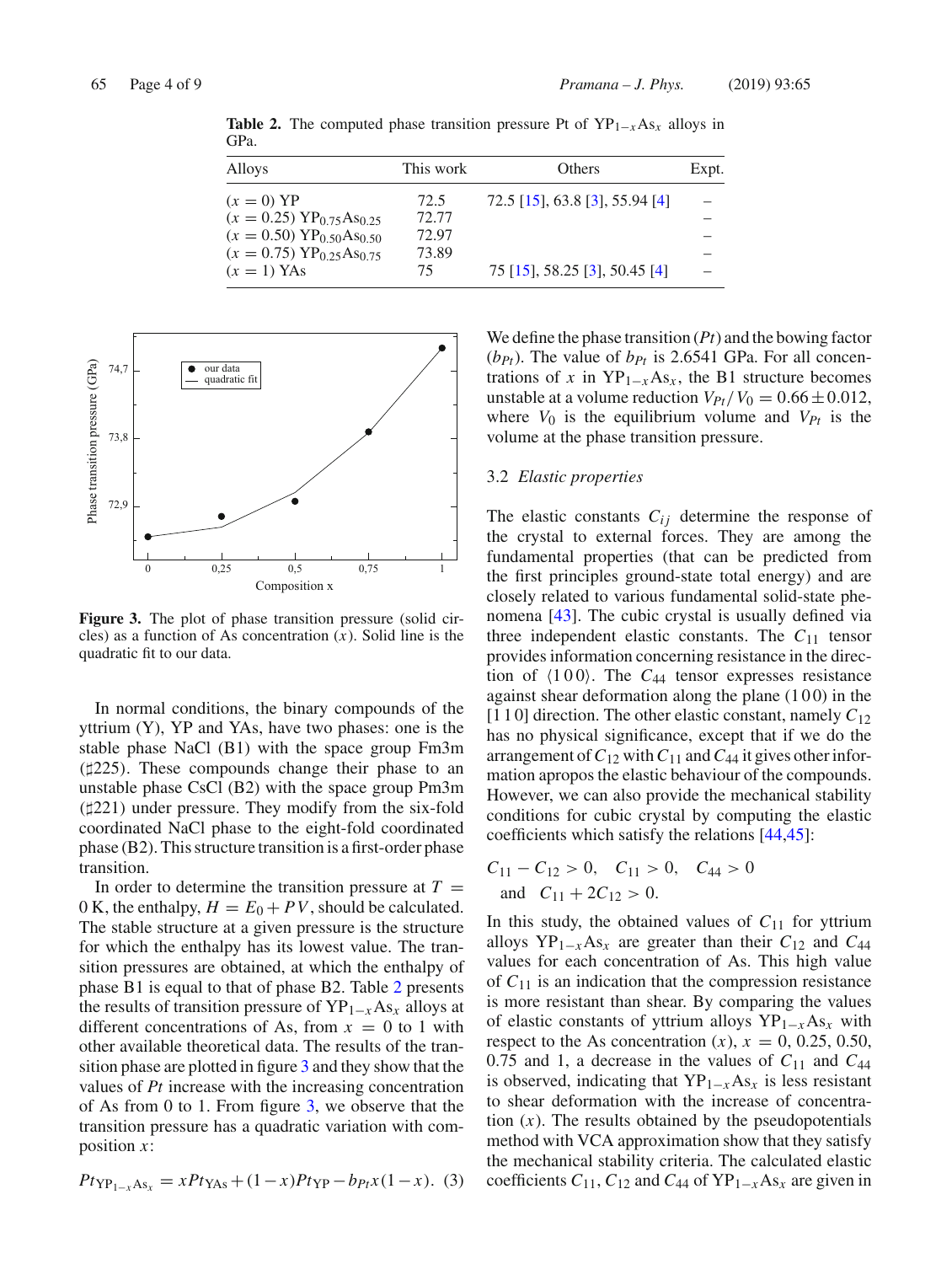| Alloys                                             | Parameters | This work | Others                                        | Expt. |
|----------------------------------------------------|------------|-----------|-----------------------------------------------|-------|
| $(x=0)$ YP                                         | $C_{11}$   | 182.4341  | 204.66 [13], 116.0 [45], 205 [46], 199.4 [47] |       |
|                                                    | $C_{12}$   | 32.853    | 20.07 [13], 31.0 [45], 39 [46], 28.7 [47]     |       |
|                                                    | $C_{44}$   | 52.011    | 40.46 [13], 86.28 [45], 21 [46], 46.3 [47]    |       |
| $(x = 0.25) \text{ YP}_{0.75} \text{As}_{0.25}$    | $C_{11}$   | 181.9102  |                                               |       |
|                                                    | $C_{12}$   | 31.6258   |                                               |       |
|                                                    | $C_{44}$   | 50.3965   |                                               |       |
| $(x = 0.50)$ YP <sub>0.50</sub> As <sub>0.50</sub> | $C_{11}$   | 168.2177  |                                               |       |
|                                                    | $C_{12}$   | 30.5120   |                                               |       |
|                                                    | $C_{44}$   | 47.9940   |                                               |       |
| $(x = 0.75) \text{ YP}_0$ 25 As <sub>0</sub> 75    | $C_{11}$   | 162.8106  |                                               |       |
|                                                    | $C_{12}$   | 29.3761   |                                               |       |
|                                                    | $C_{44}$   | 45.9081   |                                               |       |
| $(x = 1)$ YAs                                      | $C_{11}$   | 157.731   | 184.22 [13], 192 [46], 177.8 [47]             |       |
|                                                    | $C_{12}$   | 28.355    | 30.75 [13], 23 [3], 41 [46], 24.4 [47]        |       |
|                                                    | $C_{44}$   | 43.869    | 42.71 [13], 39 [3], 19 [46], 38 [47]          |       |

**Table 3.** The computed elastic constants in GPa with GGA approximation of  $YP_{1-x}As_x$  alloys.



**Figure 4.** The plot of the elastic constants with respect to As composition (*x*). Solid line is the quadratic fit to our data.

table 3 and are plotted in figure 4 with different concentrations of As. To confirm our results of elastic constants, we have done the convergence tests for energy cut-off, total energy and *k*-points as shown in table 4. The planewave energy cut-off to expand the wave functions is set to 80 Hartree. The Brillouin-zone integration is done using special *k*-points sampled within the Monkhorst Pack scheme. It is found that a mesh of  $k$ -points  $4 \times 4 \times 4$ FCC grid is required to describe well the stability and mechanical properties.

It can be observed that the elastic constants decrease with As composition  $(x)$ . Their dependence on As concentration  $(x)$  is quadratically fitted by means of the following relation (4):

$$
C_{ij}^{\text{YP}_{1-x}\text{As}_{x}} = xC_{ij}^{\text{YAs}} + (1-x)C_{ij}^{\text{YP}} - b_{ij}x(1-x). \tag{4}
$$

We define  $C_{ij}^{YAs}$  and  $C_{ij}^{YP}$  as, respectively, the elastic coefficients of binary materials YAs and YP.  $C_{ij}^{\text{YP}_{1-x} \text{As}_x}$ is the elastic coefficient of the alloys and  $b_{ij}$  is the bowing factor. These parameters are determined to be  $b_{11} =$  $-2.7146$ ,  $b_{12} = 0.3594$  and  $b_{44} = -0.03449$  GPa.

## 3.3 *Dynamical properties*

3.3.1 *Phonon frequencies.* We start by listing in table 5 the calculated values of the phonon frequencies at the high symmetry points  $\Gamma$ ,  $X$  and  $L$  together with the other theoretical data. As can be seen from this table, our results agree very well with the data from ref. [15] for  $x = 0$  and 1. Furthermore, our results for  $x = 0.25$ , 0.5 and 0.75 have been predicted for the first time and may serve as a reference for future investigation. Our results are plotted in figure  $5$  at  $\Gamma$ ,  $X$  and  $L$  points. Figure 5 shows the longitudinal and transversal modes of acoustic and optic branches. As can be seen from this figure, the computed phonon frequencies illustrate a nonlinear decrease with increasing As composition *x*, and their dependence is quadratically fitted by means of the following equation:

$$
W^{\text{YP}_{1-x}\text{As}_x} = xW^{\text{YAs}} + (1-x)W^{\text{YP}} - bx(1-x), \tag{5}
$$

where  $W^{YP}$  and  $W^{YAs}$  are the phonon frequencies at  $\Gamma$ , *X* and *L* points of the binary compounds,  $W^{YP_{1-x}As_x}$  is the phonon frequency of the alloys and *b* is the bowing parameter. In this study of YP1−*x*As*<sup>x</sup>* alloys, we can use this relation to predict the frequency of every mode of As concentration  $(x)$ . The obtained values for the bowing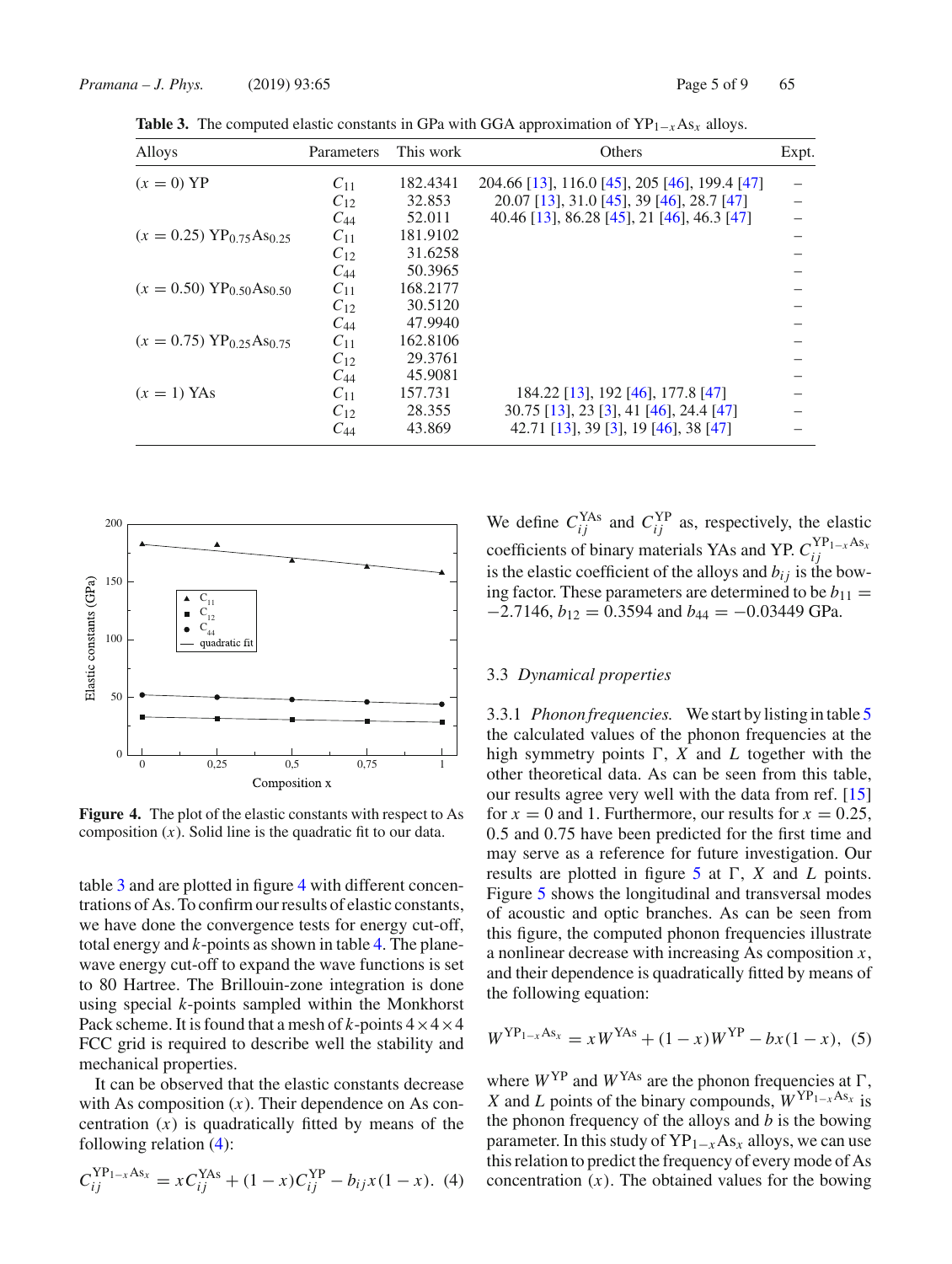| Alloys                                          | $k$ -Points           | $C_{11}$  | $C_{12}$ | $C_{44}$ | Total energy |
|-------------------------------------------------|-----------------------|-----------|----------|----------|--------------|
| $(x=0)$ YP                                      | $2 \times 2 \times 2$ | 166.15384 | 38.70255 | 56.28671 | $-8.29377$   |
|                                                 | $4 \times 4 \times 4$ | 182.43410 | 32.85312 | 52.01111 | $-8.29452$   |
|                                                 | $6 \times 6 \times 6$ | 182.43420 | 32.85322 | 52.01119 | $-8.29451$   |
|                                                 | $8 \times 8 \times 8$ | 182.43425 | 32.85305 | 52.01121 | $-8.29453$   |
| $(x = 0.25) \text{ YP}_{0.75} \text{As}_{0.25}$ | $2 \times 2 \times 2$ | 165.12221 | 37.64521 | 56.12331 | $-8.21056$   |
|                                                 | $4 \times 4 \times 4$ | 168.21779 | 30.51203 | 47.99405 | $-8.21106$   |
|                                                 | $6 \times 6 \times 6$ | 168.21765 | 30.51206 | 47.99404 | $-8.21106$   |
|                                                 | $8 \times 8 \times 8$ | 168.21762 | 30.51204 | 47.99403 | $-8.21106$   |
| $(x = 0.50) \text{ YP}_{0.50} \text{As}_{0.50}$ | $2 \times 2 \times 2$ | 164.43312 | 36.88765 | 55.66544 | $-8.13879$   |
|                                                 | $4 \times 4 \times 4$ | 168.21779 | 30.51203 | 47.99405 | $-8.13910$   |
|                                                 | $6 \times 6 \times 6$ | 168.21782 | 30.51204 | 47.99406 | $-8.13910$   |
|                                                 | $8 \times 8 \times 8$ | 168.21781 | 30.51202 | 47.99404 | $-8.13910$   |
| $(x = 0.75) \text{ YP}_{0.25} \text{As}_{0.75}$ | $2 \times 2 \times 2$ | 154.33245 | 34.23441 | 53.22398 | $-8.07217$   |
|                                                 | $4 \times 4 \times 4$ | 162.81069 | 29.37616 | 45.90818 | $-8.07235$   |
|                                                 | $6 \times 6 \times 6$ | 162.81072 | 29.37619 | 45.90821 | $-8.07235$   |
|                                                 | $8 \times 8 \times 8$ | 162.81071 | 29.37618 | 45.90820 | $-8.07235$   |
| $(x = 1)$ YAs                                   | $2 \times 2 \times 2$ | 142.22431 | 30.99871 | 49.88776 | $-8.00955$   |
|                                                 | $4 \times 4 \times 4$ | 157.81883 | 28.31055 | 43.92109 | $-8.00966$   |
|                                                 |                       |           |          |          |              |

 $6 \times 6 \times 6$  157.81883 28.31055 43.92109 −8.00966  $8 \times 8 \times 8$  157.81883 28.31055 43.92109 −8.00966

**Table 4.** The convergence test results of the *k*-point mesh of  $YP_{1-x} As_x$  alloys.

**Table 5.** The obtained values of phonon frequencies (in units of cm<sup>-1</sup>) of  $YP_{1-x}As_x$  alloys with As concentration.

|              | YP             | YP <sub>0.75</sub> As <sub>0.25</sub> | $YP_{0.50}As_{0.50}$ | $YP_{0.25}As_{0.75}$ | YAs            |
|--------------|----------------|---------------------------------------|----------------------|----------------------|----------------|
| $TO(\Gamma)$ | 244.144        | 221.636                               | 199.118              | 186.606              | 177.201        |
| Other        | 244.615 [15]   |                                       |                      |                      | 177.79 [15]    |
|              | 235.69 [16]    |                                       |                      |                      | $175.33$ [16]  |
| $LO(\Gamma)$ | 261.521        | 257.346                               | 251.166              | 233.609              | 218.944        |
| Other        | 260.626 [15]   |                                       |                      |                      | 218.362 [15]   |
|              | 250.69 [16]    |                                       |                      |                      |                |
| TA(X)        | 113.063        | 108.311                               | 103.521              | 98.435               | 89.768         |
| Other        | $113.063$ [15] |                                       |                      |                      | 89.768 [15]    |
|              | $116.54$ [16]  |                                       |                      |                      |                |
| LA(X)        | 145.322        | 140.550                               | 135.142              | 128.406              | 116.024        |
| Other        | 145.322 [15]   |                                       |                      |                      | 116.024 $[15]$ |
|              | 149.72 [16]    |                                       |                      |                      |                |
| TO(X)        | 251.557        | 220.991                               | 209.297              | 202.506              | 177.685        |
| Other        | 251.557 [15]   |                                       |                      |                      | 177.685 [15]   |
|              | 246.41 [16]    |                                       |                      |                      |                |
| LO(X)        | 278.860        | 241.191                               | 224.741              | 215.213              | 188.908        |
| Other        | 278.860 [15]   |                                       |                      |                      | 188.908 [15]   |
|              | 277.90 [16]    |                                       |                      |                      |                |
| TA(L)        | 130.650        | 127.994                               | 131.102              | 133.943              | 122.254        |
| Other        | 130.650 [15]   |                                       |                      |                      | 122.254 [15]   |
| LA(L)        | 213.862        | 204.029                               | 185.924              | 172.597              | 148.467        |
| Other        | 213.862 [15]   |                                       |                      |                      | 148.467 [15]   |
| TO(L)        | 240.155        | 211.538                               | 212.321              | 212.871              | 183.880        |
| Other        | 240.155 [15]   |                                       |                      |                      | 183.880 [15]   |
| LO(L)        | 302.559        | 259.800                               | 233.049              | 213.324              | 199.363        |
| Other        | 302.559 [15]   |                                       |                      |                      | 199.363 [15]   |

parameter  $b$  at  $\Gamma$ ,  $X$  and  $L$  points are listed in table 6. We can observe that it has the highest bowing values for almost all modes.

3.3.2 *Dielectric and Born effective charge.* By using the DFPT method with GGA approximation and employing VCA, we computed the Born effective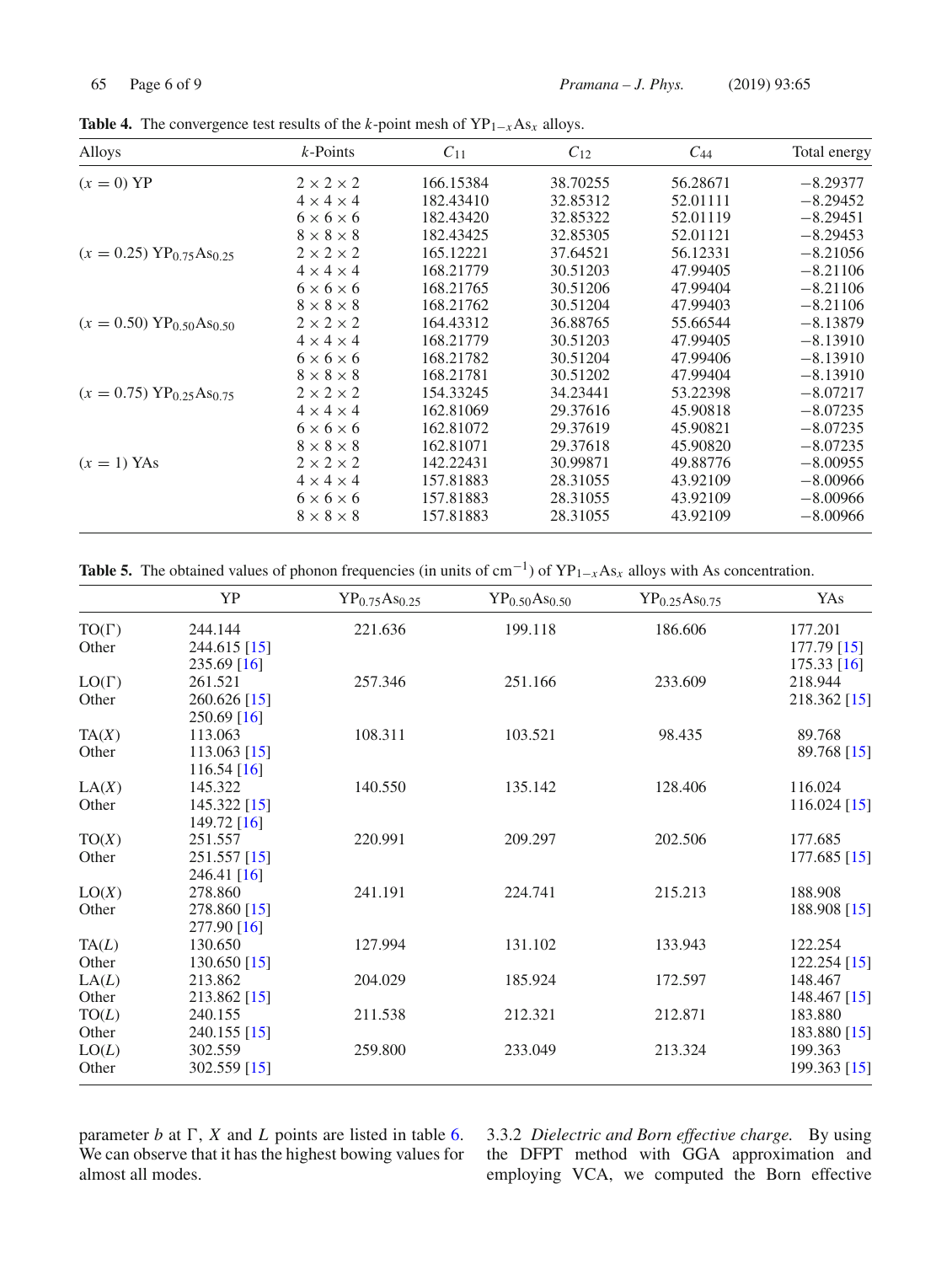



Figure 5. Phonon frequencies at high symmetry points as a function of composition  $(x)$  of As atom at  $(\mathbf{a}) \Gamma$  point,  $(\mathbf{b}) L$ point and (**c**) *X* point. Solid line is a quadratic fit to our data.

charge ( $Z^*$ ), the electronic  $\varepsilon(\infty)$  and static dielectric  $\varepsilon(0)$  constants for different *x* compositions. The Born effective charges give dynamic response of the system to a displacement and electric field perturbation of the system. We obtain the Born effective charge by VCA which has two atoms: the first atom is yttrium  $(Y)$  and the second atom is the whole virtual atom ( $P_{1-x}As_x$ ). We have two equal and opposite Born effective charges on the anion and cation which satisfy the acoustic sum

**Table 6.** The bowing constants (in units of  $cm^{-1}$ ) at the high symmetry points  $\Gamma$ , *X* and *L* of  $YP_{1-x}As_x$  alloys.

|                | Parameters   | This work  |
|----------------|--------------|------------|
| $\Gamma$ point | $b_{\rm TO}$ | 42.7392    |
|                | $b_{\rm LO}$ | $-35.3904$ |
| $X$ point      | $b_{\rm TA}$ | $-9.4903$  |
|                | $b_{\rm LA}$ | $-19.1557$ |
|                | $b_{\rm TO}$ | 18.1312    |
|                | $b_{\rm LO}$ | 33.2588    |
| $L$ point      | $b_{TA}$     | $-21.5054$ |
|                | $b_{\rm LA}$ | $-29.1431$ |
|                | $b_{\rm TO}$ | $-1.09929$ |
|                | $b_{\rm LO}$ | 74.3727    |

**Table 7.** The values of the Born effective charge, static and electronic dielectric constants.

| Alloys                                                | Parameters                | This work         | Others | Expt. |
|-------------------------------------------------------|---------------------------|-------------------|--------|-------|
| $(x=0)$ YP                                            | $Z^*$<br>$\varepsilon(0)$ | 3.2111<br>21.4498 |        |       |
|                                                       | $\varepsilon(\infty)$     | 13.2148           |        |       |
| $(x = 0.25)$<br>$YP_{0.75}As_{0.25}$                  | $Z^*$                     | 3.1873            |        |       |
|                                                       | $\varepsilon(0)$          | 21.2821           |        |       |
|                                                       | $\varepsilon(\infty)$     | 13.4949           |        |       |
| $(x = 0.50)$<br>YP <sub>0.50</sub> As <sub>0.50</sub> | $Z^*$                     | 3.18280           |        |       |
|                                                       | $\varepsilon(0)$          | 21.5711           |        |       |
|                                                       | $\varepsilon(\infty)$     | 13.5571           |        |       |
| $(x = 0.75)$<br>$YP_{0.25}As_{0.75}$                  | $Z^*$                     | 3.1703            |        |       |
|                                                       | $\varepsilon(0)$          | 21.8277           |        |       |
|                                                       | $\varepsilon(\infty)$     | 13.9282           |        |       |
| $(x = 1)$ YAs                                         | $Z^*$                     | 3.1523            |        |       |
|                                                       | $\varepsilon(0)$          | 22.1456           |        |       |
|                                                       | $\varepsilon(\infty)$     | 14.3737           |        |       |

rule [48,49]. The results of these properties are obtained and presented in table 7 and are shown in figures 6 and 7. The obtained values of the Born effective charge and dielectric constants are given by the quadratic relations as follows:

$$
Z_{\text{YP}_{1-x}\text{As}_x}^* = x Z_{\text{YAs}}^* + (1-x) Z_{\text{YP}}^* - b_Z x (1-x), \tag{6}
$$

$$
\varepsilon_{\text{YP}_{1-x}\text{As}_x} = x\varepsilon_{\text{YAs}} + (1-x)\varepsilon_{\text{YP}} - b_{\varepsilon}x(1-x). \tag{7}
$$

We define  $b_Z = 0.0061$  as the bowing parameter for *Z*∗. It can be seen that the computed Born effective charge decreases with the increasing composition (*x*) of As atoms. This signifies that the Y–As bond is less ionic than the Y–P bond in  $YP_{1-x}As_x$  alloys. Unfortunately, no experimental and theoretical data are given for *Z*∗ for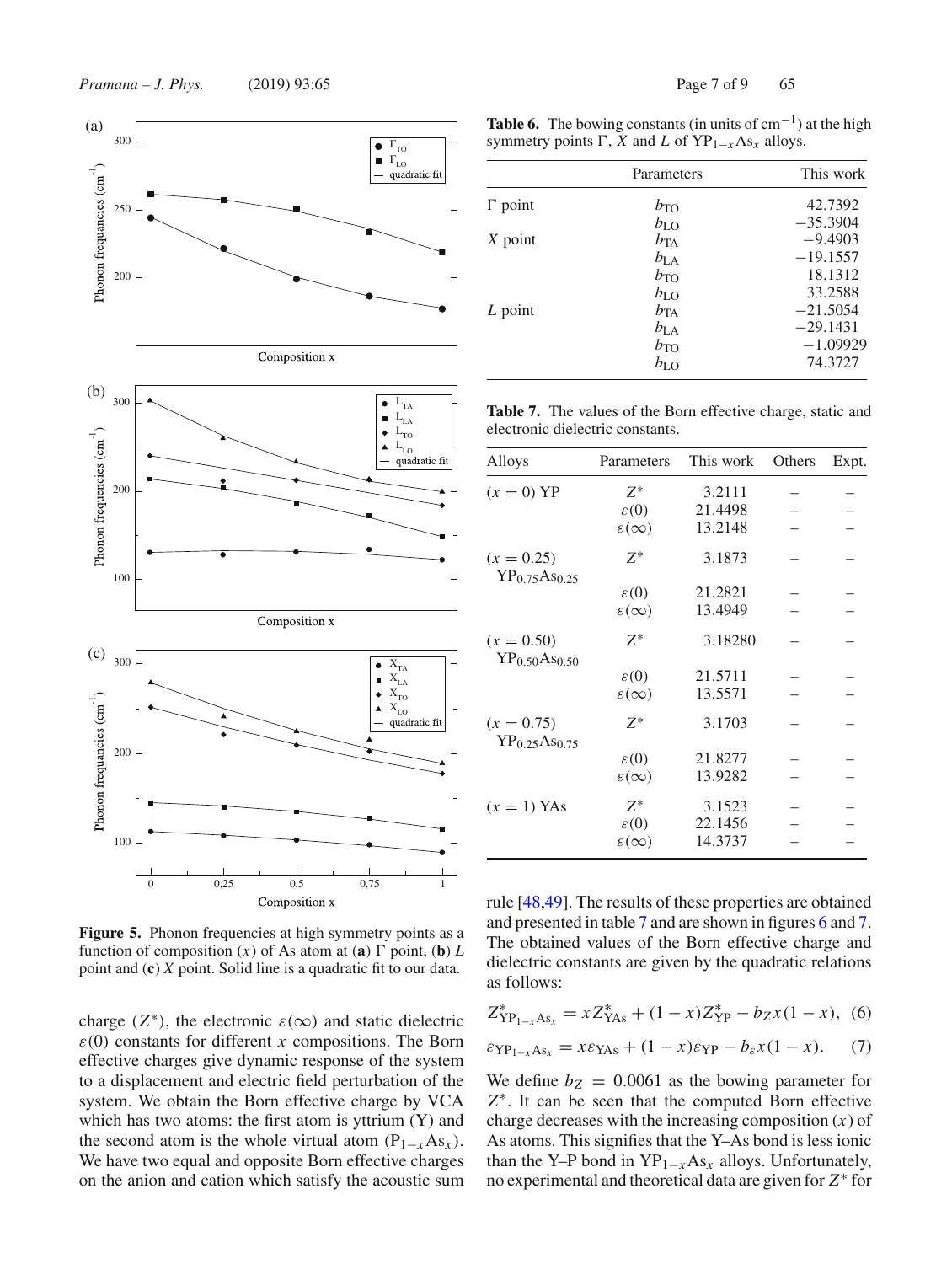

**Figure 6.** The plot of the Born effective charge as a function of As concentration  $(x)$ . Solid line is the quadratic fit to our data.



**Figure 7.** The plot of the dielectric constants as a function of As concentration (*x*). Solid line is the quadratic fit to our data.

a comparison. The bowing parameters of  $\varepsilon(0)$  and  $\varepsilon(\infty)$ are 1.1117 and 0.6795, respectively. It can be seen that the computed static dielectric constant increases with increasing As concentration  $(x)$ . This is mostly due to the softening of the optical phonon at  $\Gamma$  points. The computed electronic dielectric constant increases with *x*, and we were able to estimate that when the number of core electrons increase, the atoms of the alloys become more polarisable [50]. We note here that our results are predictions as no experimental or theoretical data are available for comparison.

## **4. Conclusion**

Using DFPT we have studied the structural, phase transition, elastic and vibrational properties of ternary alloys of yttrium compounds YP1−*x*As*<sup>x</sup>* in the stable phase NaCl (B1). The calculations were done using the GGA approximation and employing VCA with respect to As concentration  $(x)$  at different points:  $x = 0, 0.25, 0.50$ , 0.75 and 1. For the binary compounds YP and YAs, respectively, for  $x = 0$  and 1, our results are in reasonable agreement and are close to the available theoretical and experimental data. The obtained values of the elastic constants, the phonon frequencies at the high symmetry points  $\Gamma$ , *X* and *L* points, the Born effective charge, the electronic and static dielectric constants follow the quadratic form as a function of the concentration  $(x)$ of As atom. The disordered parameter *b*, called bowing parameter, is predicted. Finally, although there is no existing experimental data, it may be reasonably safe to consider that the current calculations predict the elastic and dynamical properties of the  $YP_{1-x}As_x$  ternary alloys.

#### **References**

- [1] T Seddik, R Khenata, A Bouhemadou, A H Reshak, F Semari and B Amrani, *Comput. Mater. Sci.* **49**, 372 (2010)
- [2] A Bouhemadou and R Khenata, *Phys. Lett. A* **362**, 476 (2007)
- [3] A Bouhemadou, *Comput. Mater. Sci.* **43**, 1112 (2008)
- [4] B Amrani and F El Haj Hassan, *Comput. Mater. Sci.* **39**, 563 (2007)
- [5] J Hayashi, I Shirotani, K Hirano, N Ishimatsu and T Kikegawa, *Solid State Commun.* **125**, 543 (2003)
- [6] A Bouhemadou, R Khenata and M Maamache, *J. Mol. Struct. Theochem.* **777**, 5 (2006)
- [7] D Varshney, N Kaurav, R Kinge, S Shah and R K Singh, *High Pressure Res.* **25(2)**, 145 (2005)
- [8] G Pagare, S P Sanyal and P K Jha, *J. Alloys Compd.* **398**, 16 (2005)
- [9] V Srivastava, A K Bandyopadhyay, P K Jha and S P Sanyal, *J. Phys. Chem. Solids* **64**, 907 (2003)
- [10] A Bouhemadou, R Khenata, M Sahnoun, H Baltache and M Kharoubi, *Physica B* **363**, 255 (2005)
- [11] F Soyalp and S Ugur, *J. Phys. Chem. Solids* **69**, 791 (2008)
- [12] S Cui, W Feng, H Hu, Z Fenga and H Liu, *Solid State Commun.* **149**, 996 (2009)
- [13] M Shoaib, G Murtaza, R Khenata, M Farooq and R Ali, *Comput. Mater. Sci.* **79**, 239 (2013)
- [14] S Kansara, D Singh, S K Gupta and Y Sonvane, *J. Electron. Mater.* **46(10)**, 5670 (2017)
- [15] C Yassine and B M Loutfi, *J. Phase Equilib. Diffus.* **3**, 336 (2016)
- [16] S Azzi, A Zaoui, H Boublenza, I S Messaoudi and M Ferhat, *J. Alloys Compd.* **588**, 133 (2014)
- [17] L Mancera, J A Rodriguez and N Takeuchi, *J. Phys.: Condens. Matter* **15**, 2625 (2003)
- [18] N Takeuchi, *Phys. Rev. B* **66**, 153405 (2002)